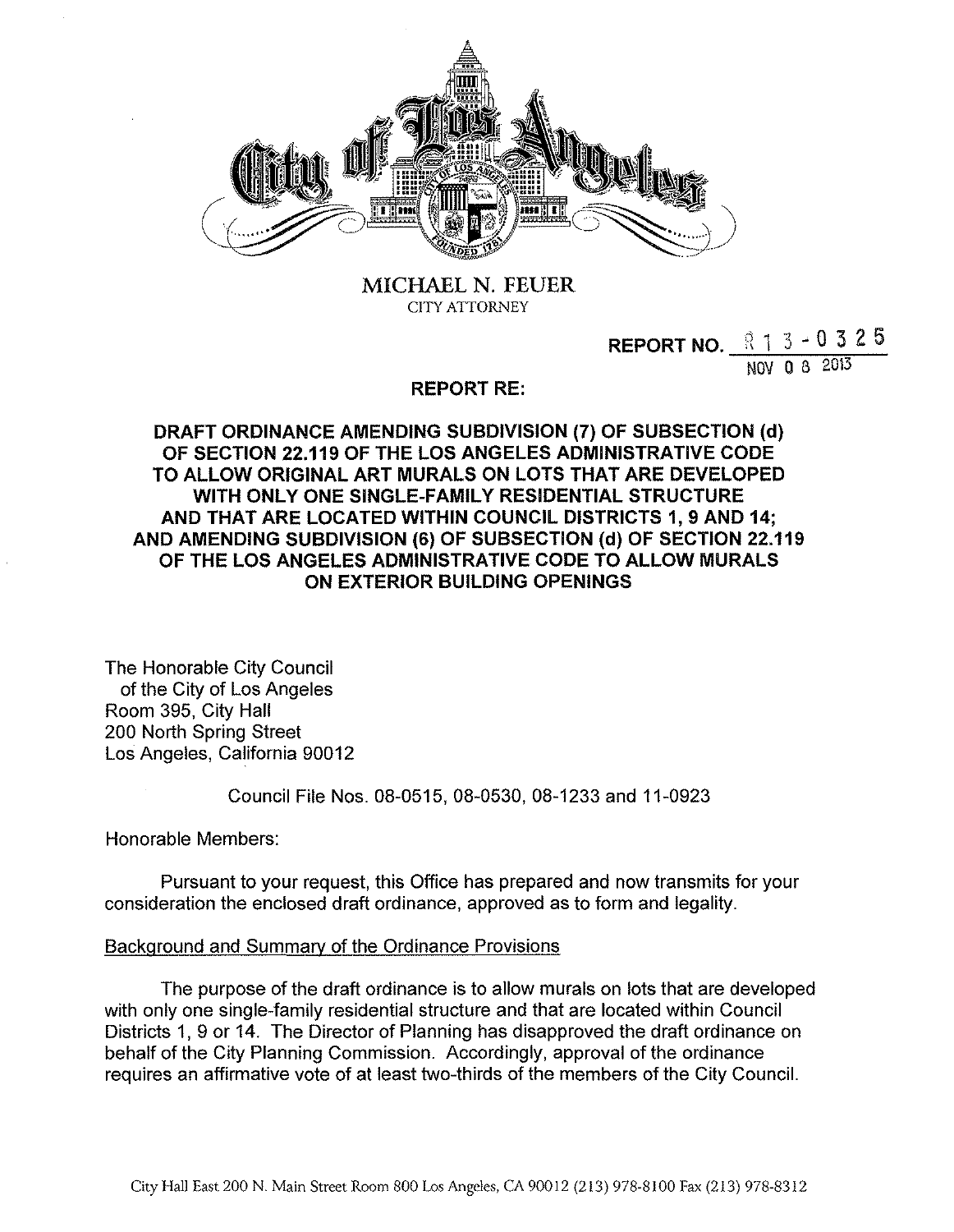The Honorable City Council of the City of Los Angeles Page 2

The City Council recently considered and ultimately adopted an ordinance authorizing and imposing time, place and manner regulations upon Original Art Murals. The ordinance was adopted on August 19, 2013. That ordinance does not allow Original Art Murals on lots developed with only one single-family home.

Concurrently with adopting that ordinance, the City Council adopted Motion 7-F, which requests the Department of City Planning, with the assistance of the City Attorney's Office and the Office of Cultural Affairs, to prepare an ordinance allowing murals on lots developed with one single-family residence and that are located in Council Districts 1 and 14.

At a joint meeting of your Arts, Parks, Health, Aging and River Committee, and your Planning and Land Use Management Committee, Councilmember Price asked that CD 9 be added to the ordinance.

Also, staff has asked our Office to include in the amended ordinance the following: First, allow painted murals to be placed on any exterior building opening. Second, allow murals constructed of any material permissible under the existing mural regulations to be placed on roll down security doors on commercial or industrial buildings. In order to allow these murals to be installed, an exception will have to be made to the mural regulations' prohibition on placing murals over the exterior surface of any building opening.

#### Charter Findings

Pursuant to Charter Section 559, the Director of City Planning, on behalf of the Planning Commission, disapproved the draft ordinance and recommended that the City Council adopt it. If the City Council chooses to adopt this ordinance, it may comply with the provisions of Charter Section 558 by either adopting the findings prepared by the Director of Planning, attached to the file, or by making its own findings.

#### CEQA Determination

The Department of City Planning has prepared a narrative explaining why the ordinance qualifies for a Categorical Exemption (ENV-2013-3392 CE). The narrative is transmitted with this report. If you concur, you may comply with CEQA by adopting the required findings prior to, or concurrent with, your action on the ordinance.

#### Council Rule 38 Referral

A copy of the final draft ordinance was sent, pursuant to Council Rule 38, to the Departments of Building and Safety and Cultural Affairs, with a request that any comments they have be provided directly to Council at the time this matter is considered.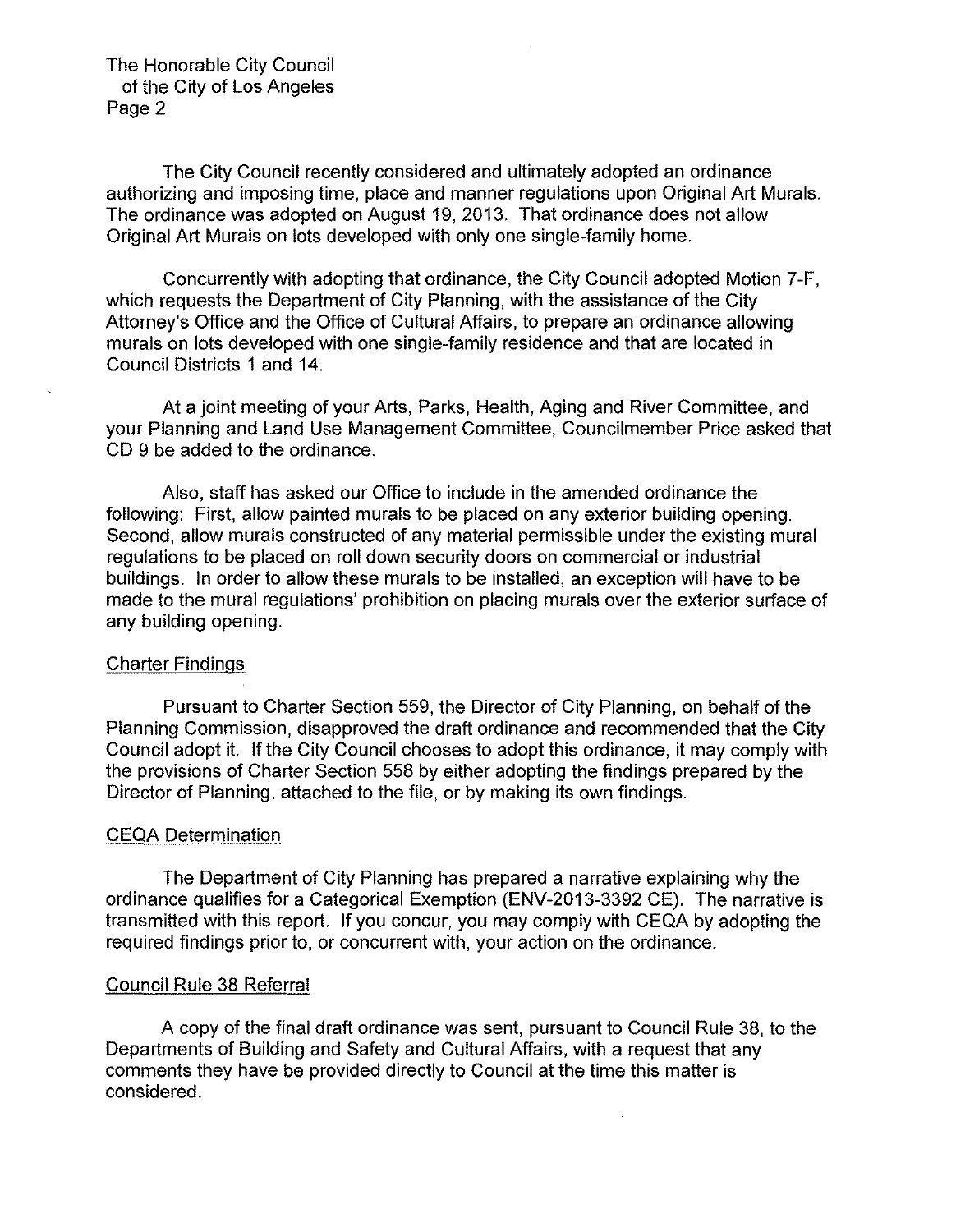The Honorable City Council of the City of Los Angeles Page 3

Recommended Actions

If the City Council wishes to adopt this draft ordinance, it should:

1. Find that the draft ordinance qualifies for a Categorical Exemption as set forth in ENV-2013-3392 CE.

2. Adopt the draft ordinance.

If you have any questions regarding this matter, please contact Deputy City Attorney Kenneth Fong at (213) 978-8235. He or another member of this Office will be present when you consider this matter to answer any questions you may have.

Very truly yours,

MICHAEL N. FEUER, City Attorney

 $\sim$ By  $\tau$  allelle DAVID MICHAELSON

Chief Assistant City Attorney

DM:KTF:zra **Transmittal** 

**M:\Real Prop\_Env\_Land Use\Land Use\Kenneth Fong\Mural Sign Ordinance\Pilot Program CD-1 and CD-14\Report to Council Pilot Program Murals Ordinance.2.doc**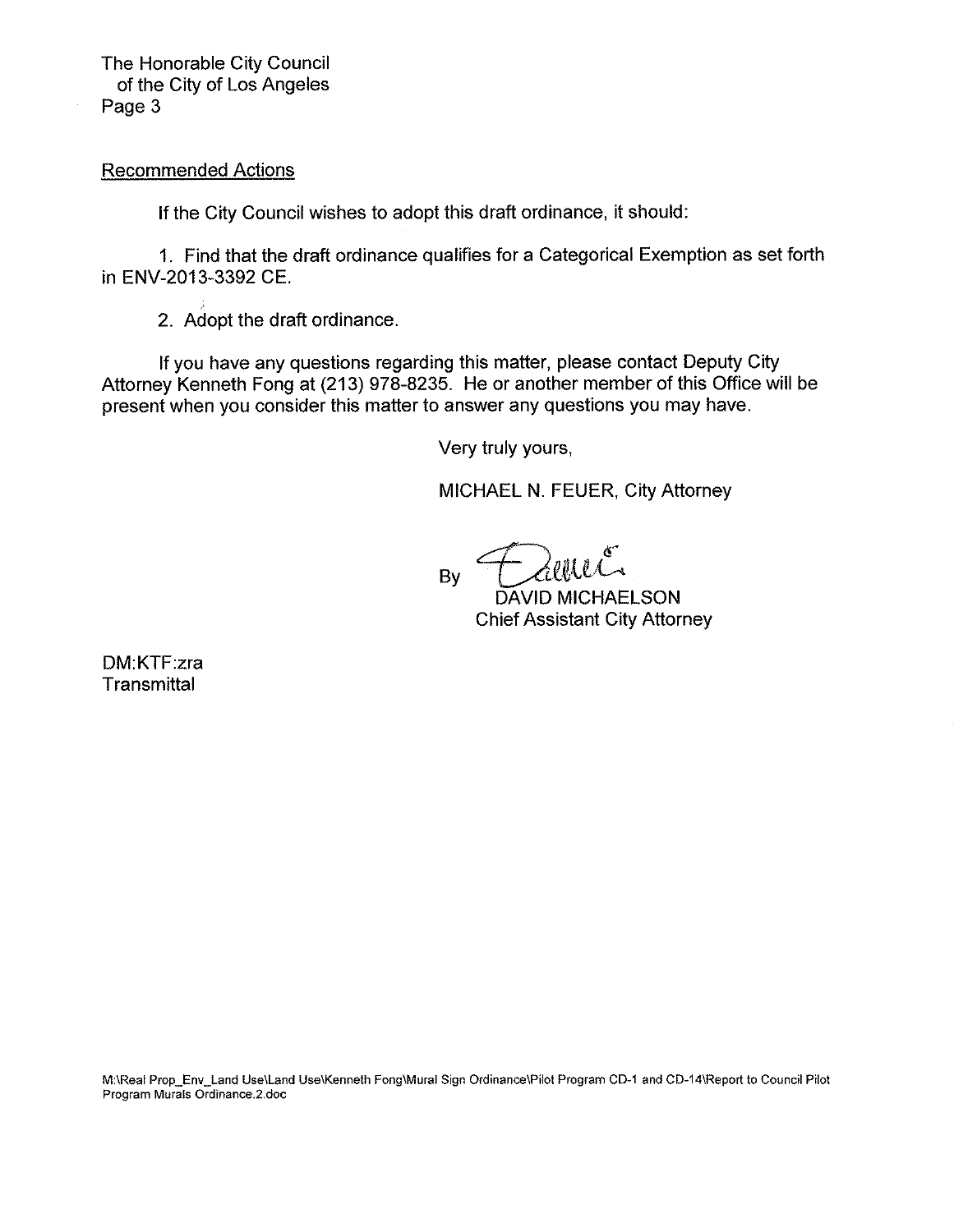# ORDINANCE NO.

An ordinance amending Subdivision (7) of Subsection (d) of Section 22.119 of the Los Angeles Administrative Code to allow Original Art Murals on lots that are developed with only one single-family residential structure and that are located within Council Districts 1, 9 and 14; and amending Subdivision (6) of Subsection (d) of Section 22.119 of the Los Angeles Administrative Code to allow murals on exterior building openings.

## **THE PEOPLE OF THE** CITY **OF LOS ANGELES DO ORDAIN AS FOLLOWS:**

Section 1. Subdivision (7) of Subsection (d) of Section 22.119 of the Los Angeles Administrative Code is amended to read as follows:

(7) No mural shall be placed on a lot that is improved with only one single-family residential structure and accessory structures. Notwithstanding the foregoing, a mural may be placed on a lot that is developed with only one singlefamily residential structure and accessory structures if the lot is located within the boundaries of Council Districts 1, 9 or 14, as defined by Los Angeles Ordinance No. 182168. The mural regulations set forth in this Section 22.119 are permissive. Thus, murals are only allowed as authorized by this Section 22.119. Any murals that are not so authorized are prohibited.

Sec. 2. Subdivision (6) of Subsection (d) of Section 22.119 of the Los Angeles Administrative Code is amended to read as follows:

(6) No mural, except for murals consisting completely of paint, shall be placed over the exterior surface of any building opening, including, but not limited to, windows, doors and vents. Notwithstanding the foregoing, a mural consisting of paint or any other material permitted under this Section 22.119 may be placed on roll down security doors on a commercial or industrial building.